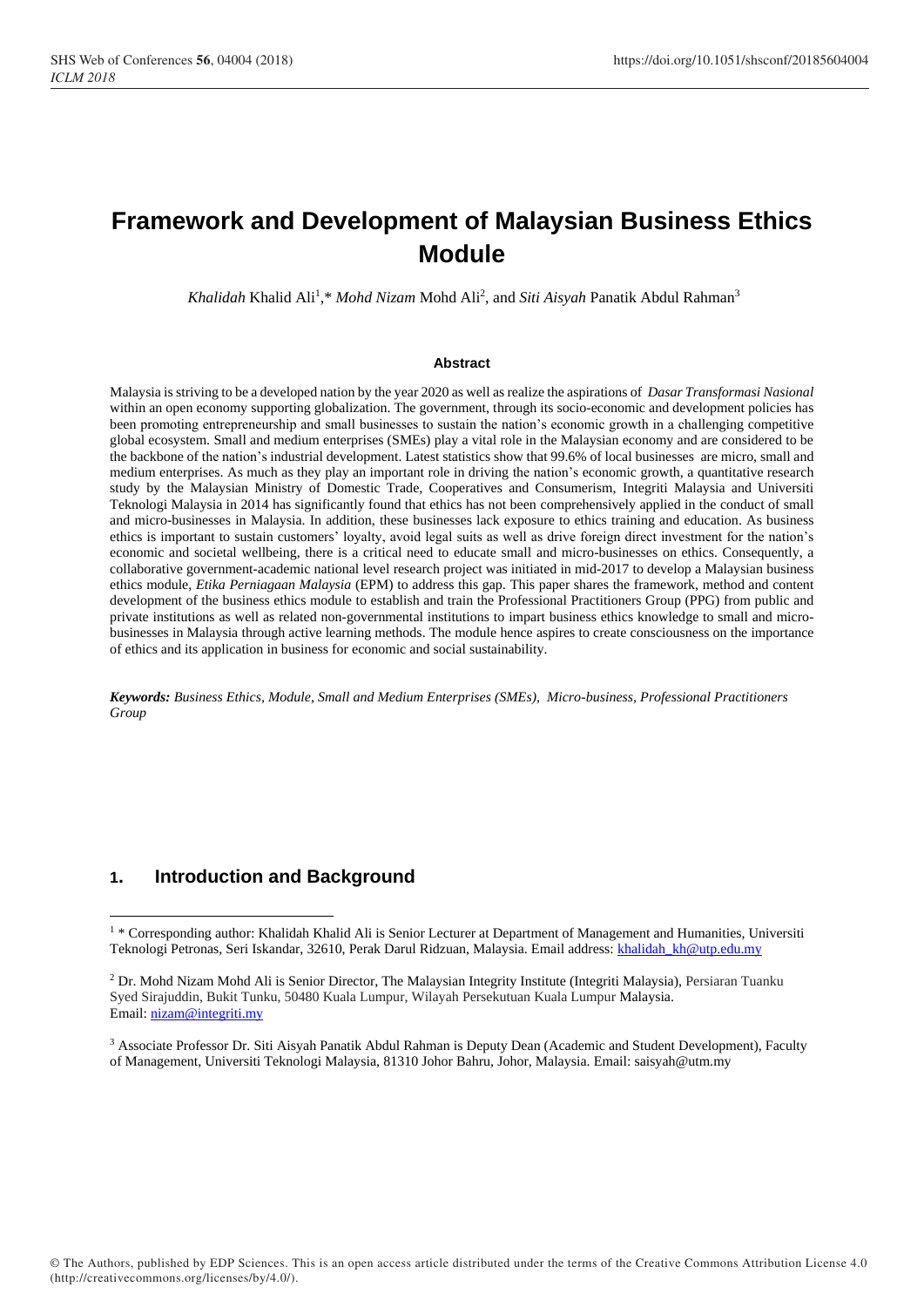The full research is a policy study involving academics and government agencies with Ministry of Domestic Trade, Cooperatives and Consumerism, Malaysia as the grant provider. The research aims at realizing *Sasaran 3 Pelan Integriti Nasional (PIN)*), in line with *Teras Strategi 2 Pelan Hala Tuju KPDNKK 2015-2020.* (Note: This study supports the " entrepreneurship" objectives of the Tenth ( 2010-2015) and Eleventh Malaysia Plans (2016-2020) to realize Vision 2020. Please also refer to Eleventh Malaysia Plan (2016-2020). Accessed from [http://www.epu.gov.my/en/rmk/eleventh-malaysia-plan-2016-2020 on 9 February 2018\)](http://www.epu.gov.my/en/rmk/eleventh-malaysia-plan-2016-2020%20on%209%20February%202018).

 There are three identified inter-related project phases aimed at embedding ethics and integrity among micro, small and medium businesses in Malaysia from the period, 2014 till 2020. However, this paper will only cover Phase 3 of the full project, i.e. *Perlaksanaan Program Merakyatkan Etika Perniagaan Malaysia (2017-2020).* Please refer to *"Terma Rujukan Perunding Industri: Projek Merekayasa Pertumbuhan Ekonomi Untuk Peningkatan Kemakmuran* and the diagram on page 4 i.e. *Perlaksanaan Program Merakyatkan Etika Perniagaan Malaysia (2017-2020)* as well as Attachment 1 of this paper. It aims to share the development of a business ethics module, *Modul Etika Perniagaan Malaysia* (EPM) by a team of research consultants from Universiti Teknologi Malaysia (UTM), Ministry of Domestic Trade, Cooperatives and Consumerism, Malaysia, KPDNKK), Integriti Malaysia (IIM) and Universiti Teknologi PETRONAS (UTP) in 2017.

 This paper presents the conceptual framework for promoting the development of business ethics module in Malaysia. It also provides an overview of the method and content development of the business ethics module to establish and train Professional Practitioners Group (PPG) from public and private institutions as well as related non-governmental organizations (NGOs) to impart business ethics knowledge to small and micro-businesses in Malaysia through active learning methods. The module hence aspires to create consciousness on the importance of ethics and its application in business for economic and social sustainability.

 This paper may also be classified as an industry paper to share a collaborative effort between the public sector, the private sector and academic institutions to develop a Malaysian business ethics module for the PPG to educate and embed ethics among small and micro-businesses in Malaysia.

#### **1.1. SMEs and their Contributions to the Malaysian Economy**

Malaysia aspires to be a developed nation by the year 2020 as well as realize *Dasar Transformasi Nasional* within an open economy supporting globalization. The government, through its socio-economic and development policies has been promoting entrepreneurship and small businesses to sustain the nation's economic growth in an ever challenging competitive global environment.

 SMEs have been significantly contributing to the Malaysian economy since 1970s when Malaysia transformed from an agricultural to a manufacturing and industrial nation. 99.2 percent of the overall business establishments in Malaysia are SMEs (Nurulhasanah, Zulnaidi and Rafisah, 2016). Current 2018 figures show that SMEs contribute to 99.6 per cent of local businesses in Malaysia (Hafsah, 2018). In addition, micro-businesses dominate the SME with 77 percent, while 20 percent of the business establishments are small businesses and 3 percent are the medium enterprises (Hashim, 2015).

Figure 1 illustrates the definition of SMEs in Malaysia with effect from 1 April, 2014.

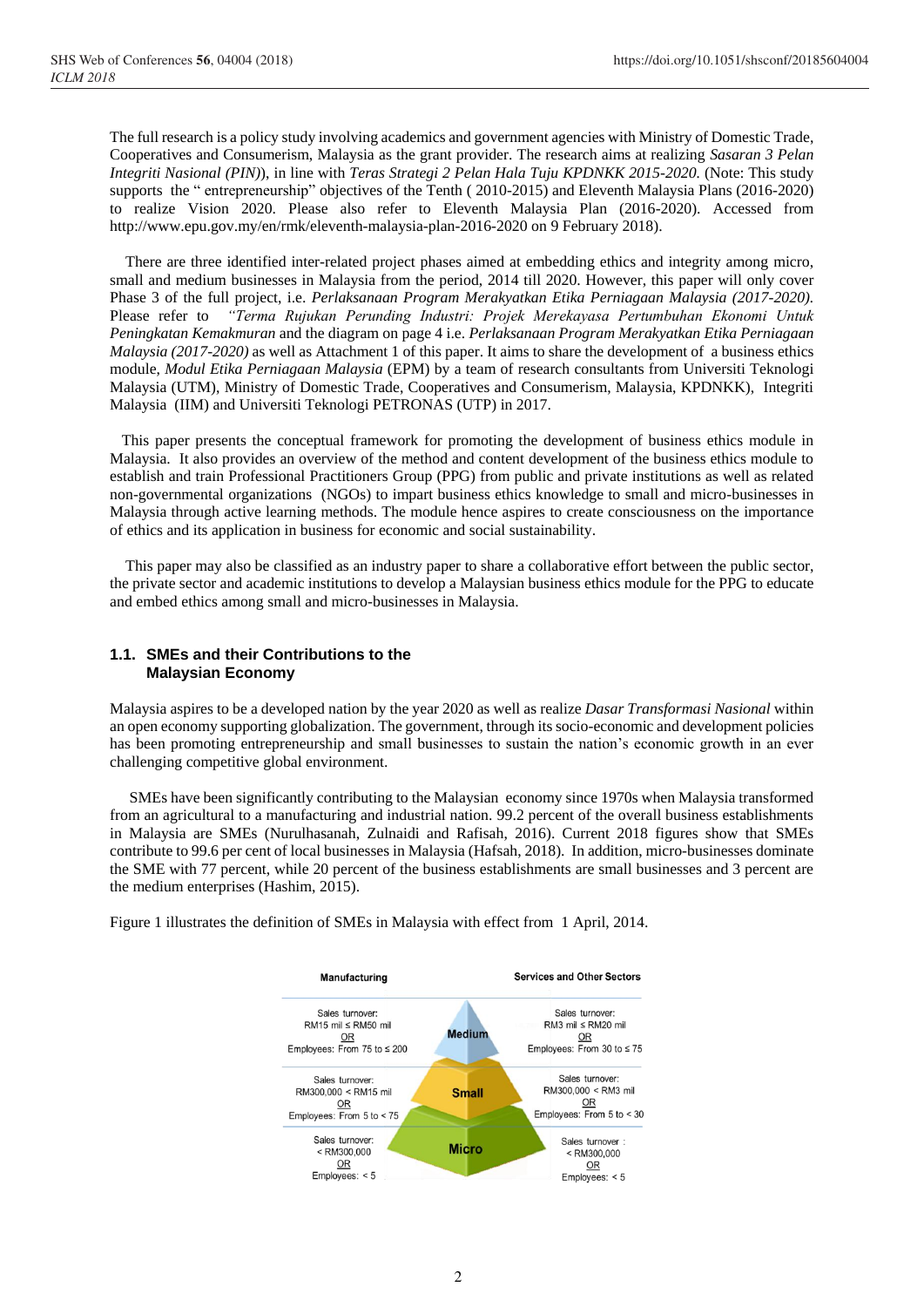Source: Department of Statistics Malaysia, SME Corp. Malaysia

#### **Figure 1: Classification of Small and Medium Businesses in Malaysia (Effective from 1 April 2014)**

 Aptly, SMEs play a vital role in the Malaysian economy and are considered to be the backbone of the country's industrial development (Ali Salman, and Nelson Oly Ndubisi, 2006; Mohd Zulkifli, Abdul Kamal, Mohd Rushdan and Zakiah, 2010). To highlight some of their significant achievements, SMEs have contributed up to 33.1% of the nation's Gross Domestic Product (GDP) and the government has targeted that SMEs will assist the country in contributing up to 41% GDP by the year 2020 (Siti Fatimah, Rosita and Amer Shakir, 2015; Hafsah, 2017). In addition, SMEs employ 56 percent of Malaysia's total workforce (SMEinfo, 2011) and the value added products are expected to worth RM120 billion in the manufacturing sector in 2020 (Abul Bashar, Jamaliah, Md. Daud, Mohd Fauzi, and David Yong, 2016). These statistics hence reveal the pertinent role of SMEs, especially small and micro-businesses in driving growth, stability and sustainability of the Malaysian economy.

 However, business ethics practices in Malaysia have come under scrutiny in recent years due to its commendable economic growth of more than 8 per cent per year from 1987-97; partly an outcome of the nation's "rapid growth" economic goal. Consequently, these developments have resulted in lack of ethics among businesses to reap quick gains in the quest for profit maximization. Realizing this, there is a serious need to enhance corporate governance, business ethics and corporate social responsibility of Malaysian businesses.

 Significant intiatives have no doubt been undertaken by big corporations to embed ethics through compliancebased and integrity-based code of ethics, not to mention corporate social responsibility projects. However, based on a quantitative research study by Universiti Teknologi Malaysia (UTM), Ministry of Domestic Trade, Cooperatives and Consumerism (KPDNKK) and Malaysian Integrity Institute (Integriti Malaysia) in 2014, there seem to be lack of ethics knowledge and practice among small and micro-businesses, especially retailers and hawkers community that represent a major cohort of micro-businesses in Malaysia. In fact, the said study, through the Corporate Integrity Assessment Questionaires (CIAQ) has validly found that ethics has not been comprehensively applied in the conduct of small and micro-businesses in Malaysia (0-25%). In addition, these businesses lack exposure to ethics training and education (0-25%).

 As ethics in business is important, among others, to sustain customers' loyalty, avoid legal suits as well as drive foreign direct investment for the nation's economic and societal wellbeing, there is a critical need to educate Malaysian small and micro-businesses on ethics. Considering this, a continued collaborative industry-academic project between the Malaysian Ministry of Domestic Trade, Cooperatives and Consumerism (KPDNKK), the Malaysian Integrity Institute (Integriti Malaysia), Universiti Teknologi Malaysia (UTM) and Universiti Teknologi PETRONAS (UTP) was initiated in mid-2017 to develop a Malaysian business ethics module as part of a threephase strategic implementation roadmap for business ethics outreach programme from 2017 to 2020.

### **2. Literature Review**

### **2.1 Ethics and its Importance in Business Organizations**

Ethics is the study of morality (Nickels, *et al.,*2008) and a branch of philosophy (Landauer and Rowlands, 2001). According to Stanwick and Stanwick (2009), it relates to the values an individual use to interpret whether any particular action or behaviour is considered acceptable and appropriate. Hence, ethics investigates questions of right and wrong, duty and obligations, moral responsibility (Shaw, 2011) and justice (Boatright, 2012) through application of relativistic and objectivistic ethical principles (Shaw, 2011; Boatright, 2012; Desjardins, 2009) including religion (Khalidah *et al*., 2014). The application of ethics is ultimately important in all aspects of an individual's life; be it business or non-business (Khalidah *et al.,* 2015), what more in the development of a civil society promoting ethics for general wellbeing.

 Placing in context with this study, the fundamental purpose of every business is to make profit by providing products and services that satisfy human needs (Steiner and Steiner, 2012), while taking calculated risks (Khalidah *et al*., 2015). Hence, one distinguishing feature of a business is its *economic* character (Boatright, 2012; Khalidah *et al*., 2018). A typical business takes place in organizations, designed to achieve a set of goals within the defined roles played by members of the organization. In organizational setups, there is also a need to balance and fulfill the interests of stakeholders (especially primary stakeholders such as investors, employees, customers, suppliers and the surrounding community). The bigger the business, the more the number of stakeholders it has to please.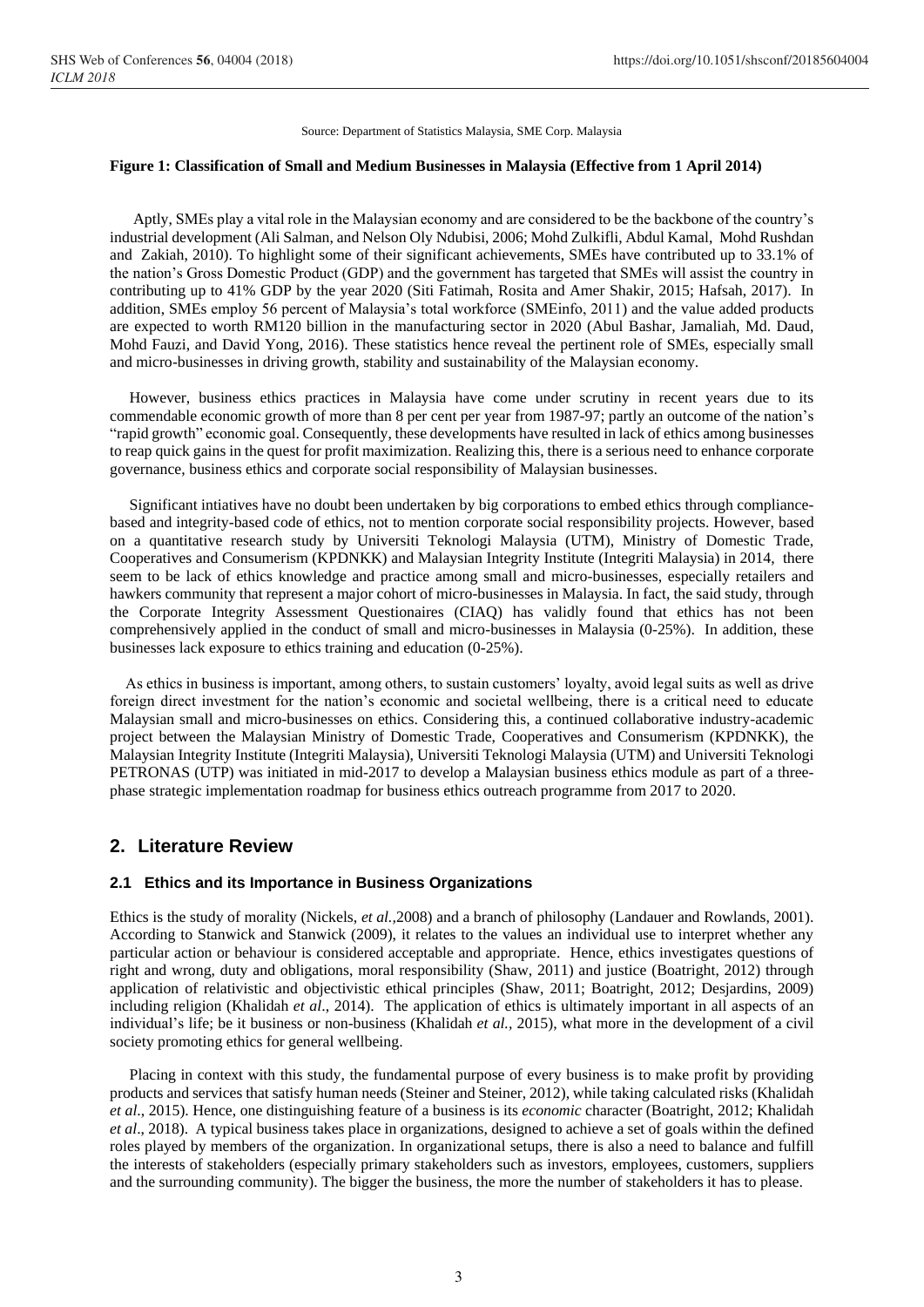Business ethics is a process of rationally evaluating moral standards and applying them to business institutions Velasquez, 2012; Crane and Matten, 2010, Nickels *et al.,*2008). It is therefore the study of business situations, activities and decisions where issues of right and wrong are addressed (Crane and Matten, 2010) including social justice (Khalidah *et al*., 2018). The importance of applying ethics in the world of business is listed below;

- To keep existing customers: maintain customer loyalty and business sustainability.
- To attract new customers: Good business or corporate image will attract new customers and increase profitability.
- To avoid lawsuits: Comply with laws and regulations to maintain good image and dignity.
- To reduce employee turnover: Maintain employee loyalty. This will subsequently increase organizational effectiveness.
- To please customers, employees and society: Strive to fulfil the needs and interests of main stakeholders i.e. customers, employees and the community they serve.

 Much as business ethics and its importance have been highlighted, capitalistic/free market ideologies more often advocate a view that ethics and business are contradicting concepts. In fact, some capitalist advocates opine that ethics is an oxymoron in business as resources are meant to be exploited for the production of goods and services to reap economic gains (Khalidah *et al*., 2015; Khalidah *et al*., 2017d). Nevertheless, several issues emerge as food for thoughts in the conduct of business;

(a) Are doing business and being ethical so contradictory that it is impossible to be both an effective business manager and an ethical individual? The perception that business and ethics are contradictory concepts is based on a generally accepted view of what managers are supposed to do and, thus, how they are supposed to act.

(b) Some people object to the view that ethical standards should be applied to the behaviour of people in business organizations on the basis that business persons should single-mindedly pursue the financial interests of their firm and not side track their energies or their firm's resources into doing "good works." This view is supported by three arguments;

i) In perfectly competitive/free markets, the pursuit of profit by itself ensures that society members are served in the most socially beneficial ways. To be profitable, each firm has to produce only what members of society want and has to do this by the most efficient means available. However, most markets are not "perfectly competitive." Firms do not have to compete; they can even maximize profits despite inefficient production. On the issue of increasing profits which will lead to social benefits, often they also lead to injuries/ social costs to the society. E.g. uncontrolled pollution, deceptive advertising, concealing product hazards, fraud, bribery, tax evasion, price fixing and so on (Steiner and Steiner, 2012).

ii)Business managers should single mindedly pursue the interests of their firms and ignore ethical considerations as Alex C. Michales called the "loyal agent's argument (Velasquez, 2012). There should be undivided loyalty as an agent of the employer. A manager has therefore a duty to serve the employer in every way that will advance the employers' interests.

iii) The objection to be ethical also comes from the argument that to be ethical is enough for business people to follow the law: if it is legal, then it is ethical. It is wrong to see ethics as no more than the law requires (Velasquez, 2012; Ebert and Griffin, 2007). Of course, most ethicists agree that all citizens have a moral obligation to obey the law as long as the law does not require clearly unjust behaviour. In other words, it is immoral to break the law. However, ethics is above the law (Shaw, 2011; Boatright, 2012; Ebert and Griffin, 2007). It requires selfconscience, commitment and conviction to moral actions as a social responsibility (Khalidah *et al.,* 2014; Khalidah *et al.*, 2018).

 Although the above justifications and relativistic reasoning are duly noted and respected, the lessons learned from the collapse of Enron, Arthur Anderson, World.com and the consequences of socially irresponsible act of San Lu Corporation to supply tainted milk are simply too serious to ignore (Desjardins, 2009; Boatright, 2012; Khalidah *et al.*, 2018). Likewise, recent Malaysian conflict of interest cases involving private and public institutions such as Port Kelang Free Trade Zone, I MDB and FELDA Global Venture cases have been highlights in mainstream media, tarnishing the image of Malaysia as a highly middle - income economy that is striving to achieve a developed status.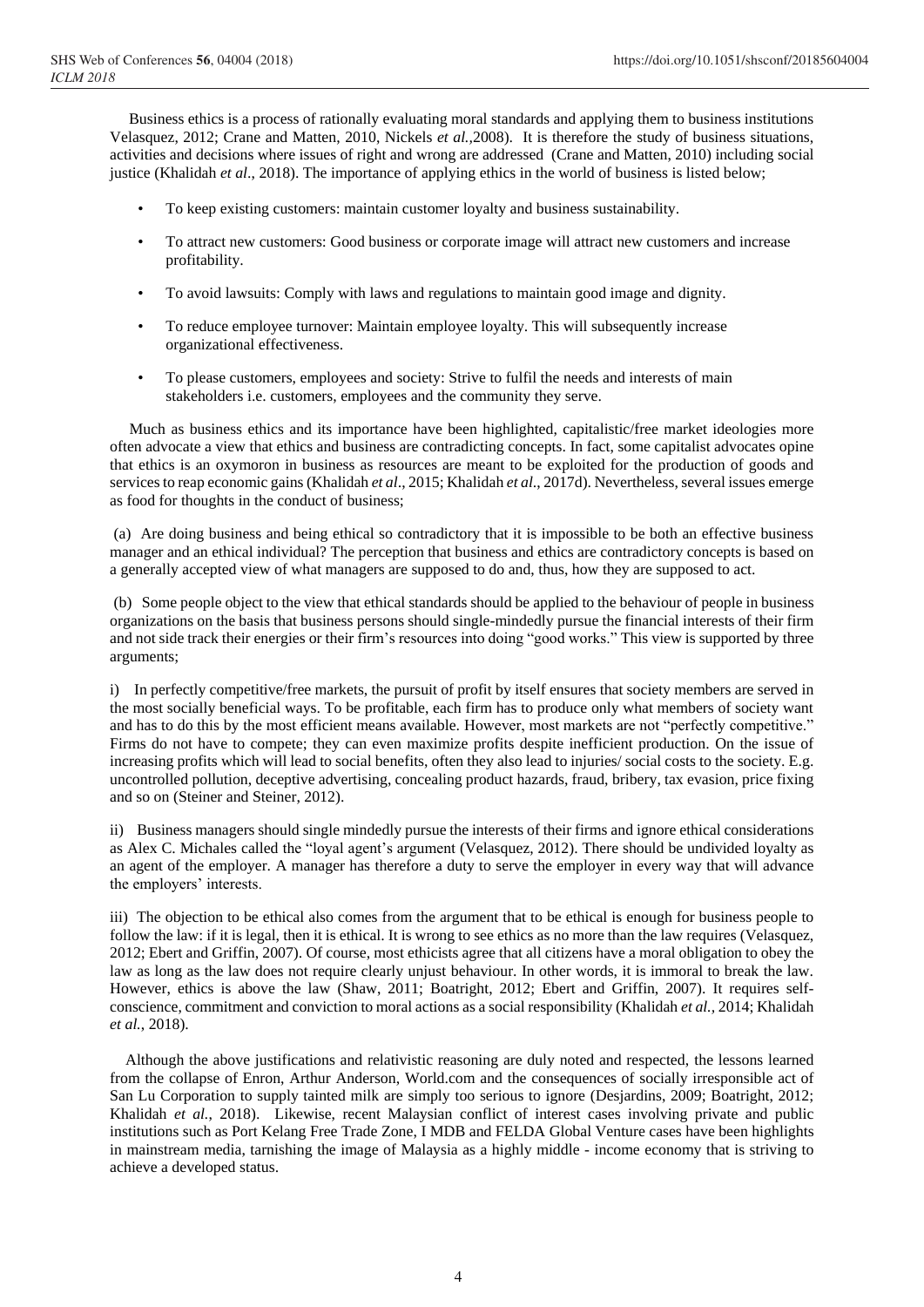Indeed, it is important for business people to be ethical as being ethical in business is no different than being ethical in private life. Business organizations comprise of humans who have the body, mind and heart (soul) to make rational and logically sound decisions. Good and effective business decisions will seriously consider the integration of economic, legal and moral viewpoints for social justice (Boatright, 2012; Khalidah *et al.,* 2014). After all, businesses are components of a civil society promoting ethics for general wellbeing. In sum, today, businesses have many reasons to be consciously concerned with ethical standards of their organizations as a social responsibility; to maximize the positive impacts and minimize the negative impacts on society members.

### **2.2. Active Learning as a Training Methodology**

 Active learning describes the instructional strategies and includes a wide range of activities that share the common element of "involving learners ( i.e. students, course participants, etc) in doing things and thinking about the things they are doing" (Bonwell and Eison, 1991). Examples are presentations,discussions, questioning purposefully (reflections), employing classroom demonstrations, assigning short "in- class writing", using popular films and videos and inviting guest speakers. Active learning also connects course content to current events, creating assignments, integrating debates, using case method teaching, field trips and summative assessment strategies such as tests or quizzes (Bonwell and Eison, 1991; Eison, 2010; Azizul Azri , 2016).

 As active learning incorporates a variety of methods to explore, it may be an appropriate methodology to adopt in an attempt to integrate the phenomenal concept of ethics and spirituality in modular development of courses within competitive environments (Khalidah, 2017a). This is in line with the Malaysian Higher Education Blueprint - 2015-2025 (Khairiah, Syed Ahmad Helmi, Aziatul Niza and Azizul Azri, 2016).

 The Malaysian Business Ethics Module (EPM) applies active learning as a method in its development for the Professional Practitioner Group (PPG) to impart business ethics knowledge to small and micro-business operators.

# **3.0 The Malaysian Business Ethics Module (EPM) Development as the Third Phase of Full Project - 2017-2020**

At the beginning of this paper, it is noted that there are three identified inter-related project phases from 2014 till 2020. The first phase involves a quantitative study in 2014 to identify the level of understanding and ethical practices, problems and support needed by SMEs through a questionnaire (refer attachment on CIAQ findings). The findings have been used to develop the short and long term strategic plans for human resource development of Malaysian micro, small and medium size business operators and entrepreneurs.

 The second phase continues in 2015 with the preparation of the Malaysian Code of Business Ethics, outlining 10 principles and incorporation of legislative acts under the supervision of various government institutions and agencies such as Malaysian Ministry of Domestic Trade, Cooperatives and Consumerism (KPDNKK), Companies Commission of Malaysia (CCM/SSM), etc. The 10 business ethics principles are (i) competition (ii) prohibition on giving and receiving kickback bribery (iii) asset management (iv) resource management (v) advertising and promotion (vi) protection of intellectual property (vii) declaration of interests (viii) environment (ix) safety and health of traders and employees (x) reporting of misconduct and non-compliance with the conduct of business ethics. The Malaysian Business Code of Ethics has been formalised as a government policy and published in 2015 for distribution in all the languages of Malaysia's main ethnic groups ( i.e. Malay, Chinese and Indian). Translations are also available in English as well as Sabah and Sarawak dialects i.e Kadazan and Iban respectively. A sample cover page of the Malaysian Business Code of Ethics is included as an attachment of this paper. Please refer also to the background (*latarbelakang*) section of *Terma Rujukan Perunding Industri Projek Merekayasa Pertumbuhan Ekonomi untuk Peningkatan Kemakmuran* on other publicity and promotional drives to realize this national initiative. Figure 2 diagramatically summarizes the 10 business ethics principles for Malaysia (translated in English).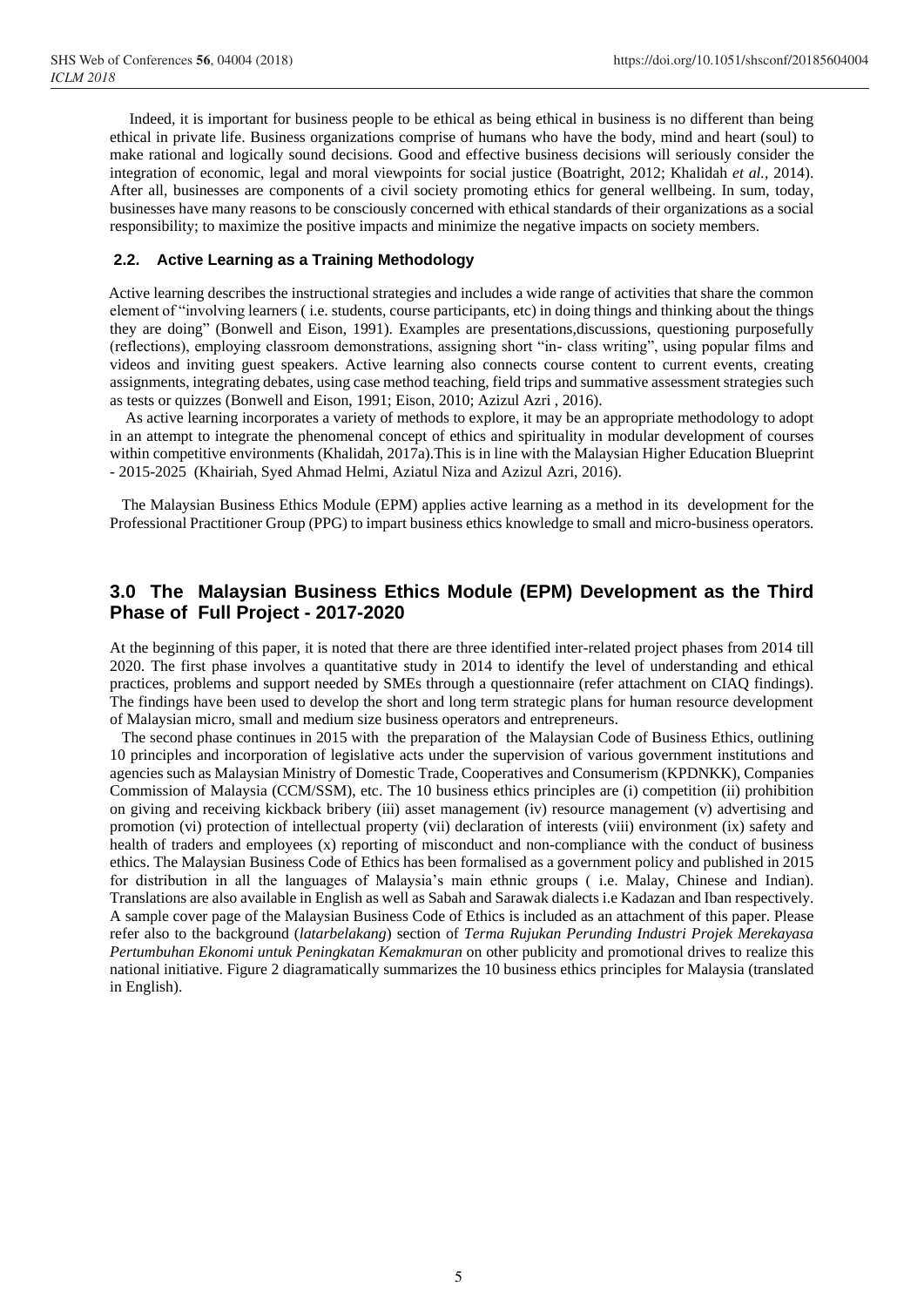

**Figure 2 : The Ten (10) Business Ethics Principles for Malaysia**

 Consequently, the third phase, from 2017-2020 involves the development of the Malaysian Business Ethics Module or *Etika Perniagaan Malaysia* (EPM) based on the 10 business ethics principles (as above) and the CIAQ findings to justify for the module framework and development. As earlier mentioned, the main objective behind the module development is for the Professional Practitioners Group (PPG) to teach as well as drive business ethics awareness to micro, small and medium businesses in Malaysia through active learning methods.

### **3.1 The Malaysian Business Ethics Module: Framework and Development**

This sub-section elaborates on the framework, development and content of the EPM module including its justifications and strategic implementation as a roadmap for business ethics outreach programme from 2017 to 2020. Refer to page 4 of *Terma Rujukan Perunding Industri Projek Merekayasa Pertumbuhan Ekonomi untuk Peningkatan Kemakmuran* i.e. *Program Merakyatkan Etika Perniagaan Malaysia – 2017-2020*.

Further illustrations are provided in Figures 3, 4 and 5 below.

| No.          | <b>CIAQ</b><br><b>DIMENSIONS</b>               | <b>PERCENTAGE</b><br><b>LEVEL</b> |
|--------------|------------------------------------------------|-----------------------------------|
| $\mathbf{1}$ | Goals                                          | $0\% - 25\%$                      |
| $\mathbf{2}$ | Leadership                                     | $0\% - 50\%$                      |
| 3            | Infrastructure                                 | $0\% - 50\%$                      |
| 4            | Compliance and<br>Order                        | $0\% - 50\%$                      |
| 5            | <b>Business Culture</b>                        | $0\%$                             |
| 6            | <b>Disciplinary Actions</b>                    | $0\% - 25\%$                      |
| 7            | <b>Advice and Support</b>                      | $0\% - 25\%$                      |
| 8            | <b>Ethics Training and</b><br><b>Education</b> | $0\% - 25\%$                      |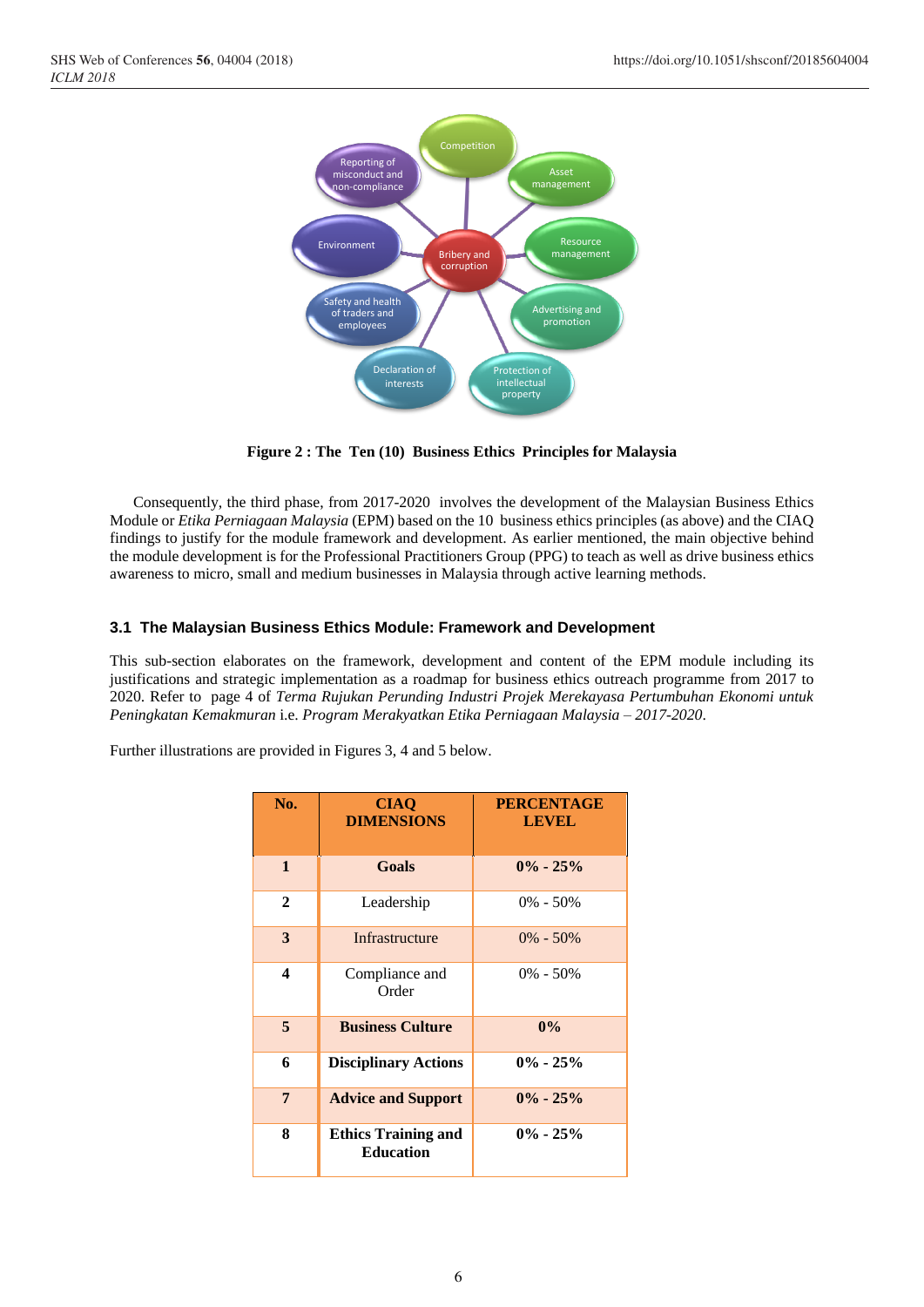|     | Communication<br><b>Ethics</b>       | $0\% - 50\%$ |
|-----|--------------------------------------|--------------|
| 10. | <b>Information</b><br><b>Sharing</b> | $0\% - 25\%$ |

#### **Figure 3: Why is the Malaysian Business Ethics Module (EPM) Important? CIAQ Study**

Figure 3 addresses the justification for the EPM module development based on the findings from CIAQ research study in 2014. As seen, dimension No. 8 has revealed that respondents' level of ethics training and education is low i.e. between 0-25%. In addition, other dimensions that have registered 0-25% level (No. 1, 6, 7, and 10) have been given due focus in the development of the module to address gaps. For example, the dimension of business culture (*budaya perniagaan*) and information sharing (*pemberitahuan maklumat*).

 Figure 4 illustrates the implementation strategy for the EPM module with the establishment and involvement of the PPG in imparting business ethics knowledge to the micro, small and medium businesses. At the initial phase, the target groups to address are the retailers and hawker community in Malaysia.



Source**:** Translated from*Kajian Corporate Integrity Assessment Questionnaires (CIAQ) 2014 oleh penyelidik Universiti Teknologi Malaysia (UTM) dengen kerjasama KPDNKK dan Institut Integriti Malaysia (INTEGRITI)*

#### **Figure 4: Implementation Strategy for the Malaysian Business Ethics Module (EPM)**

The EPM module comprises of 4 sub-modules, developed with specific objectives; i.e. Module 1, to create participants' awareness and consciousness; Module 2, to develop application skills; Module 3, to sharpen analytical ability and Module 4 for synthesis of knowledge. For the actual module development, the researchers have applied several active learning methods and a variety of experiential learning mediums to equip the PPGs with skills and knowledge on business ethics. They include lecture materials, short cases and situations, role play scenarios, business games and videos for reflection. 23 situations, 17 cases, 7 role play scenarios and 9 videos with synopsis including guidelines on each method have been presented in the module itself. Blooms Taxonomy is also referred and applied to craft the four (4) sub-modules as seen in Figure 5 below.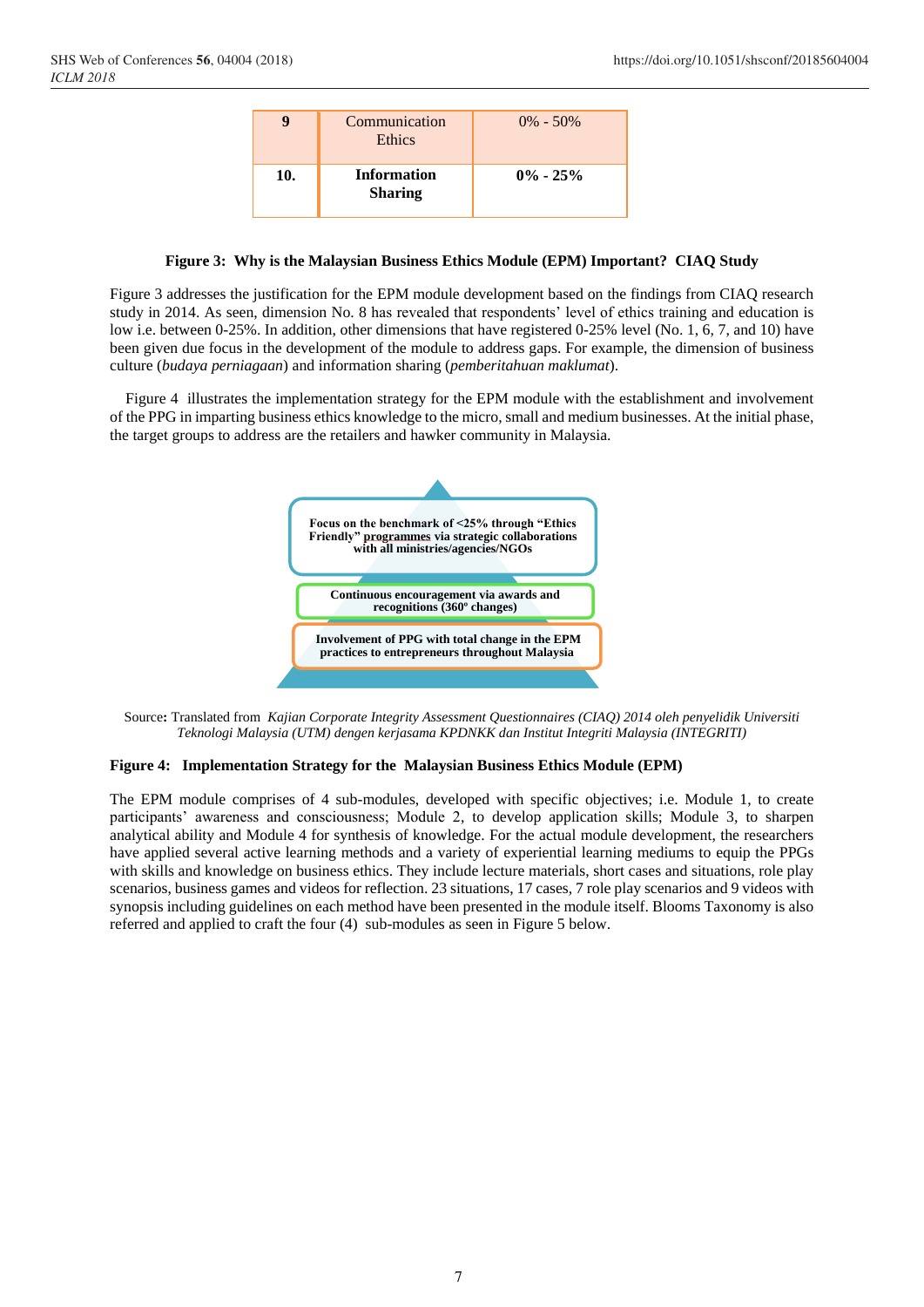

**Figure 5: The Framework for** *EPM* **Business Ethics Module for Malaysia**

 Prior to the actual module development, a kick-off workshop was organized in mid-August, 2017 with the PPGs. They have been guided to create real life business ethics situations and cases based on their experience while executing job tasks and responsibilities. These were incorporated in the module in addition to other developed cases and situations by the research consultants themselves. These cases are related to contemporary business issues from Malaysian contexts Consequently, a workshop among the research consultants was organized in mid-October, 2017 to consolidate the inputs for the actual module development.

### **3.2 Piloting the Malaysian Business Ethics Module and Next Steps**

With the developed EPM module, a pilot workshop followed in mid-December, 2017 with active involvement of the 8 research consultants who played the role of master trainers, 2 secretariat personnel and 26 participants i.e. the PPGs. The main workshop objectives are to train the PPGs as well as gather comments and feedbacks for the module improvements (Refer to *Laporan Akhir Projek Membangunkan Modul Etika Perniagaan Malaysia, 7 Februari, 2018 as well as Modul Etika Perniagaan Malaysia (Versi Rintis), 16 Disember, 2017).*

 Representation of the PPGs is encouraging with participation of senior and middle level officials from 18 government institutions/agencies and 2 private corporations as follows:

- 1. *Bahagian Pembangunan Perniagaan*, KPDNKK
- 2. *Bahagian Penjaja dan Peniaga Kecil,* KPDNKK
- 3*. Bahagian Perdagangan Dalam Negeri*, KPDNKK
- 4. *Bahagian Pembangunan Francais*, KPDNKK
- 5. *Bahagian Dasar dan Perancangan Strategik*, KPDNKK
- 6. *Bahagian Industri Perkhidmatan*, KPDNKK
- 7. *Bahagian Penyelidikan dan Dasar Kepenggunaan,* KPDNKK
- 8. *Bahagian Pembangunan Koperasi*, KPDNKK
- 9. *Bahagian Sumber Manusia,* KPDNKK
- 10. Ministry of Agriculture and Agro-based Industry, Malaysia (MOA)
- 11. The Cooperatives Commission of Malaysia (*Suruhanjaya Koperasi Malaysia* (SKM)
- 12. Malaysia External Trade Development Corporation (MATRADE)
- 13. Ministry of International Trade and Industry (MITI)
- 14. SME Corporation Malaysia (SMECorp Malaysia)
- 15. The Malaysia Competition Commission (MyCC)
- 16*. Maktab Koperasi Malaysia* (MKM)
- 17. Intellectual Property Corporation of Malaysia (MyIPO)
- 18. Companies Commission of Malaysia (CCM/SSM)
- 19. TESCO
- 20. AEON

 The workshop has met its objectives i.e. to gather feedbacks on the module as well as expose the PPGs to the contents since the module will be a source of reference for them to train and educate the micro, small and medium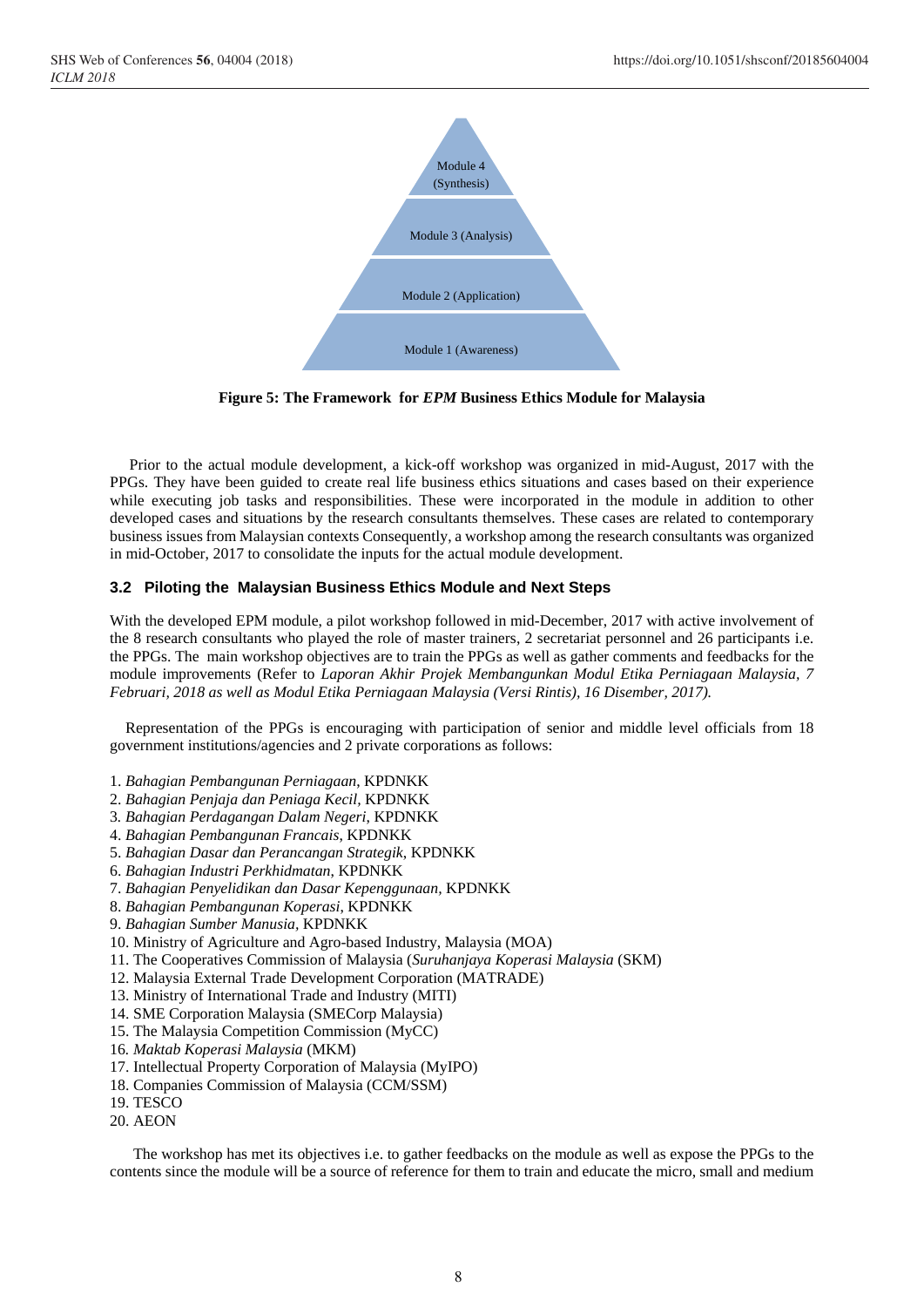business operators/entrepreneurs on ethics. Apart from training the PPGs and providing guidelines and knowledge on the techniques of using the module, the research consultants (i.e. the master trainers) have also gathered new ideas, positive comments and commitment from the PPGs/participants. The PPGs have been duly trained on how to be effective trainers to create awareness and conscience on importance of ethics in business through the module contents. Consequently, the developed module has been further finetuned before actual printing and distribution by the Malaysian Ministry of Domestic and Consumer Affairs and Consumerism in 2018.

# **4. Conclusion**

Business ethics has been a global concern since the millenium. The Government of Malaysia has made serious efforts to institutionalize ethics and integrity among society members through various initiatives. This paper has presented the conceptual framework for promoting the development of business ethics module in Malaysia. It has also generally shared the method and content development of the Malaysian business ethics module (EPM). Consequently, it has recognized the establishment of the Professional Practitioners Group (PPG) from public and private institutions including related non-governmental organizations (NGOs) to impart business ethics knowledge to Malaysian small and micro-businesses through active learning methods within a strategic implementation framework from 2017 to 2020. The business ethics module project hence thrives to create consciousness on the importance of ethics and its application in Malaysian businesses. It therefore highlights one of the many initatives to enculturate and institutionalize ethics whilst Malaysia progresses as a highly middle-income economy, within a diverse global eco-system, promoting entrepreneurship and private sector participation for economic stability and social sustainability. Good and effective business decisions are an integration of economic, legal and moral viewpoints to uphold social justice. Malaysian businesses must be made aware of this important fact while they play a significant role in driving the nation's economic growth.

 Ethics and consciousness are both phenomenal concepts. Ethics knowledge with practice, internalization and conviction are crucial as one plays specific roles in society, be it business or non-business. Character and values create impacts on society. The art of living is an art of character and making a good life requires crafting of one's soul in excellence (Gregory R. Beabout, 2018). As much as ethical practice is at most times personal, character building is also shaped by environmental factors that create ethical conscience and awareness. Collaborative efforts involving academics and industry practitioners to drive ethical conscience in Malaysia must continue as a commitment and social responsibility to support the nation's aspiration to be a developed nation by 2020, while upholding *Rukun Negara* principles and the Malaysian Constitution under nation building agendas.

# **Acknowledgements**

The research and consulting team would like to express their heartiest gratitude to Ministry of Domestic Trade, Cooperatives and Consumerism Malaysia (KPDNKK) for providing a grant to realize the Malaysian Business Ethics Module (EPM) project. Appreciation also goes to all the public and private agencies as well as institutions that have effectively cooperated and contributed in their capacities while the team was gathering data for the development of the EPM module.

# **References**

Abul Bashar Bhuiyan, Jamaliah Said, Md. Daud Ismail, Mohd Fauzi Mohd Jani and David Yong Gun Fie (2016). The innovation drivers, strategies and performance of food processing SMEs in Malaysia/. *GEOGRAFIA OnlineTM Malaysian Journal of Society* and Space 12 issue 2 (154 - 166) 154. Themed issue on contemporary financial, business, investment and entrepreneurial facets of Malaysia's development © 2016, ISSN 2180-2491.

Ali Salman Saleh and Nelson Oly Ndubisi (2006). An Evaluation of SME Development in Malaysia. *International Review of Business Research Papers* Vol.2. No.1 August 2006, pp.1-14.

Azizul Azri Mustaffa (2016). *Effective Implementation of Student Centred Learning, Part 1: Engaging Learners Through Active Learning*. Universiti Teknologi Malaysia. Centre of Engineering Education (CEE), Johor Bharu, Johor Darul Takzim, Malaysia.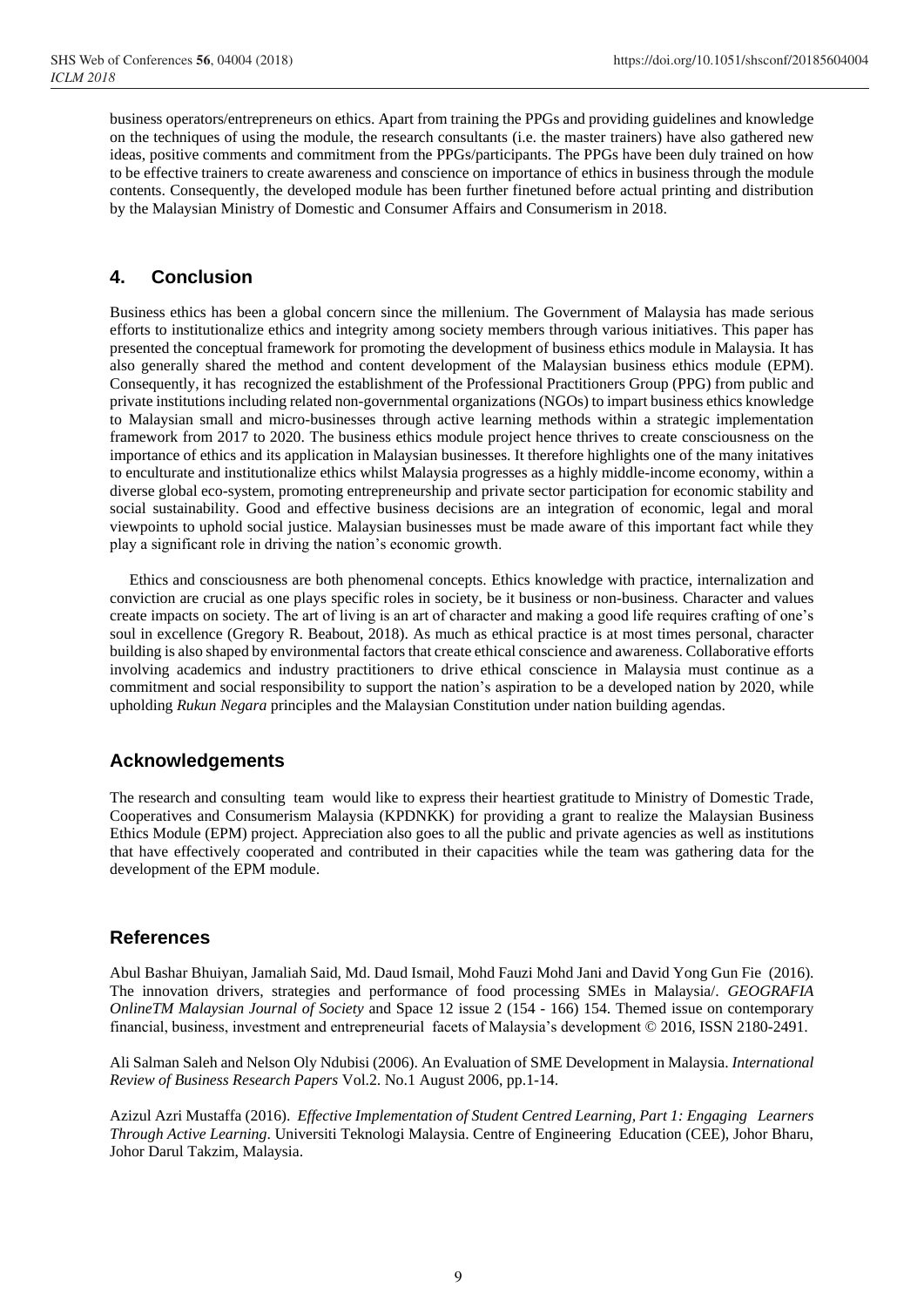Boatright, J.R. (2012). *Ethics and the Conduct of Business* (7th Ed). New Jersey: Pearson Education International.

Bonwell, C. C., and Eison, J.A. (1991). *Active learning: creating excitement in the classroom*. ASH#- ERIC Higher Education Report No. 1, Washington, D.C.: The George Washington University, School of Education and Human Development.

Crane, A. and Matten, D. (2010). *Business Ethics* (3rd Ed). New York: Oxford University Press.

Desjardins, J. (2009), *An Introduction to Business Ethics* (3rd Ed.). McGraw Hill Higher Education, Singapore.

Ebert, R.J. And Griffin, R.W. ( 2007). *Business Essentials* (6th Ed.). New Jersey: Prentice Hall.

Eison, J. (2010). *Using Active Learning Instructional Strategies to Create Excitement and Enhance Learning.*  Accessed <https://www.cte.cornell.edu/documents/presentations/Eisen-Handout.pdf> on 9 Feb, 2018 on 9 Feb, 2018.

Eleventh Malaysia Plan (2016-2020). Accessed from [http://www.epu.gov.my/en/rmk/eleventh-malaysia-plan-](http://www.epu.gov.my/en/rmk/eleventh-malaysia-plan-2016-2020%20on%209%20February%202018)[2016-2020 on 9 February 2018.](http://www.epu.gov.my/en/rmk/eleventh-malaysia-plan-2016-2020%20on%209%20February%202018) 

John F. Steiner and George A. Steiner (2012), *Business Government and Society*, 13 Edition, McGraw Hill Irwin International Edition, Singapore, pp.4.

Gregory R. Beabout (2018). *Ethics The Art of Character*.Worzalla Books Ltd. Glastonbury, UK.

Hafsah Hashim (2017). Adjunct lecture for Malaysian Economy (MPU3) Course. *Anchoring SMEs for Growth by* Datuk (Dr.) Hafsah Hashim, CEO SME Corp. Malaysia, Universiti Teknologi Petronas, 5 April, 2017.

Hafsah Hashim (2018). Announcement by CEO SMECorp Malaysia at *The Malaysia Leadership Succession Summit 2018,* 6-7 February, 2018, Sime Darby Convention Centre, Kuala Lumpur.

 Hashim,H. (2015), *SME Development Framework: The Malaysian Case,* viewed 12 August 2015, <http://www.cbe.org.eg/.pdf>.

<http://www.smecorp.gov.my/index.php/en/micro-enterprises> accessed on 9 February, 2018.

Khairiah Mohd Yusof, Syed Ahmad Helmi Syed Hassan. Aziatul Niza Sadikin and Azizul Azri Mustaffa (2016).*Effective Implementation of Student Centred Learning, Part 1: Engaging Learners Through Active Learning*. Universiti Teknologi Malaysia. Centre of Engineering Education (CEE), Johor Bharu, Johor Darul Takzim, Malaysia.

 Khalidah Khalid Ali (2017a). Enculturating Ethics through Active Learning: A study on Technical Students at a Private Malaysian University. *Proceedings of ICERI2017 Conference,16th-18th November 2017,* Seville, Spain ISBN: 978-84-697-6957-7, pp. 7338-46.

Khalidah Khalid Ali (2017b). Notes from lecture slides presented during *MBA Energy Management Course for Ethics, Social Responsibility and Governance Module*, Universiti Teknologi PETRONAS, 15-16 July, 2017

 Khalidah Khalid Ali, Zulkufly Ramly and Lau Teck Chai (2014). *Business Ethics.* Oxford Fajar Sdn Bhd, Shah Alam, Selangor Darul Ehsan, Malaysia. pp. 201-206.

 Khalidah Khalid Ali, Satirenjit Kaur, Lai Fong Woon, Rohani Salleh, Sofiah Molek Lope Aman Shah, Rahayu Abdul Rahman and Ilmiah Ibrahim ( 2015). *Business Management: A Malaysian Perspective* (3rd Ed). Syah Alam, Selangor darul Ehsan, Mlaysia: Oxford Fajar.

KKhalidah Khalid Ali, Zulkufly Ramly and Lau Teck Chai (2018). *Business Ethics.* Second Edition, Oxford Fajar Sdn Bhd, Shah Alam, Selangor Darul Ehsan, Malaysia.